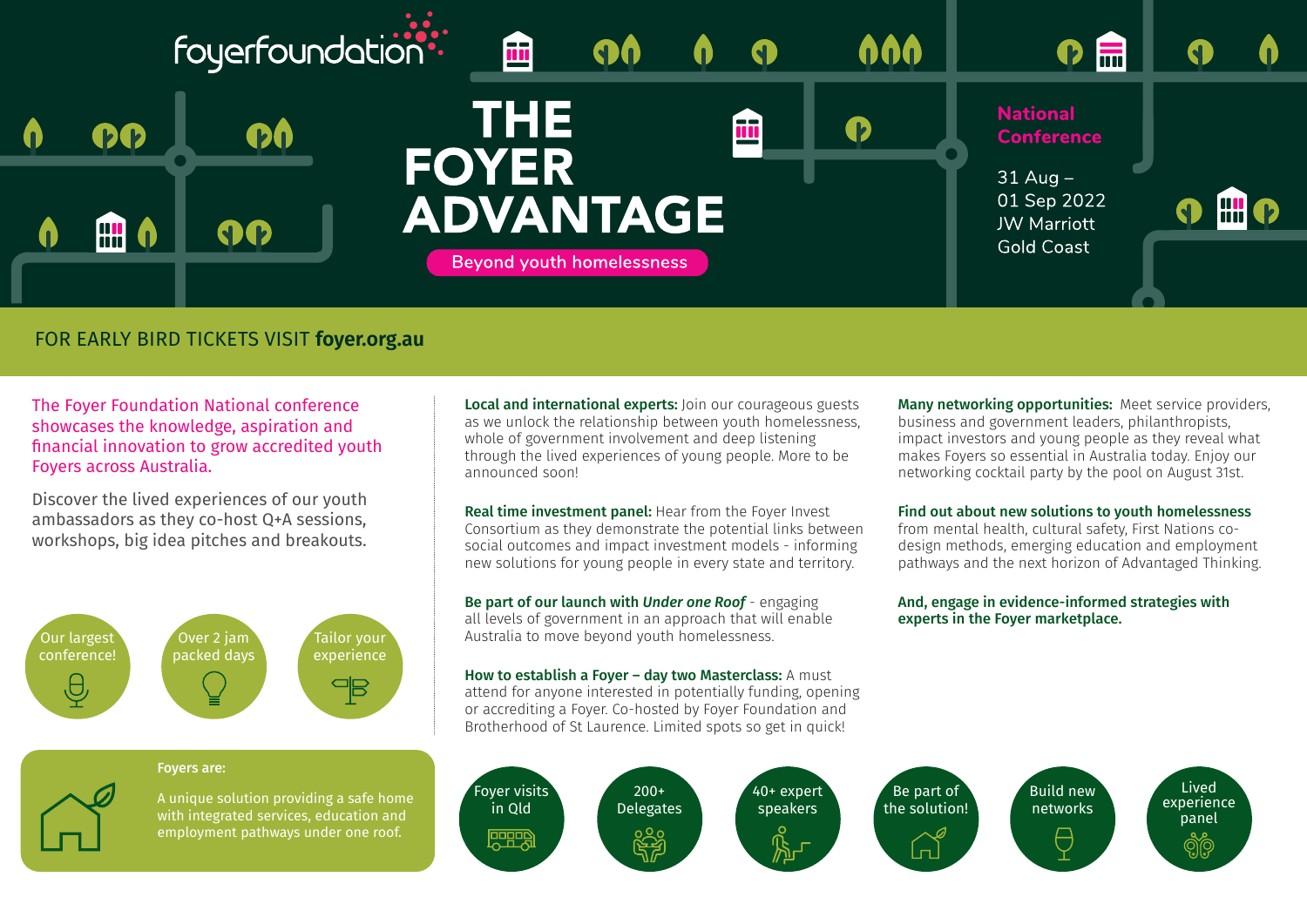# Day one: Plenary Wednesday August 31

Registration: 8-9am Lunch: 1-1.45pm Cocktail networking event: 6-8pm by the JW Marriott Pool







# **9am: The art of listening**

Mapping the landscape for Foyers

Why Foyers Matter to me - young people with Chloe Shorten

**Keynote speaker: Judy Atkinson OAM** Youth Futures: What are they teaching us – What are we learning

Join our co-hosts Foyer Foundation CEO Liz Cameron-Smith and our youth ambassadors as they establish the Foyer advantage and map the landscape for change and innovation.

We unpack why Foyers matter with young people and the Foundation's ambassador Chloe Shorten.

**Judy Atkinson OAM** has extensive experience working with Indigenous communities across Australia in the area of violence, trauma and healing. Her work provides context to the life stories of people who have moved or been moved from their country. She is Partron of the We Al-li Trust and is researching the development of an evidence-base using cultural tools in education in community change processes.

## **11.30am: Under one Roof**

Launch of our bold ambition to grow Foyers

Introducing Foyer Invest Consortium

Enage in ways that Governments can invest in innovative evidence-based solutions

Q+A panel and networking discussion Hosted by Marion Bennett, Mission Australia

### Keynote speaker: To be announced

Co-Conveners of Foyer Invest Consortium Keith Bryant and Jan Owen AM will reveal new thinking and approaches from a national consortium of Foyer operators, impact investors, business leaders and philanthropists.

What impact could we create? What are the potential benefits and how can young people and others get involved? What are the multi-dimensional aspects behind youth homelessness and how can we move beyond it?

# **1.45pm: Real time investing**

Hear about the potential and interest in impact investing around Australia

The invitation for Governments to be involved in new approaches

New investment models for Foyers - panel session with impact investors and CEOs

Keynote speakers: Tammy Pararajassingham, Uniting and Tim Shaw, For Purpose Investment Partners

Keynote speaker Tammy Pararajassingham will address two key questions as we demystify the role of impact investing exploring why it could be of great value to Australia. With a Q+A panel with Michael **Traill AM, and some of Australia's most** experienced investors, we will unpack why new models are not being picked up in Australia and identify why Foyers could be a perfect match.

With Tim Shaw we will explore an example of impact investing in the disability sector and hear from young people as they interact with the growth potential of new models.

## **3.30pm: Foyer Futures**

Education and Employment pathways panel Hosted by Abhilash Mudaliar, Paul Ramsay Foundation

Mental health and the Foyer approach

The next horizon of Advantaged Thinking 2.0

Keynote speaker: Jono Nicholas, EY Oceania and Colin Falconer, UK

Jono Nicholas, Chief Mental Health Advisor EY Oceania will share new insights on the mental health challenge and the economics of intergenerational inequality.

In this session, international speaker Colin Falconer will share insights from innovative work to further the development of Advantaged Thinking impact with young people. He will share how young people and UK Foyers are being equipped to tackle mental wellbeing challenges.